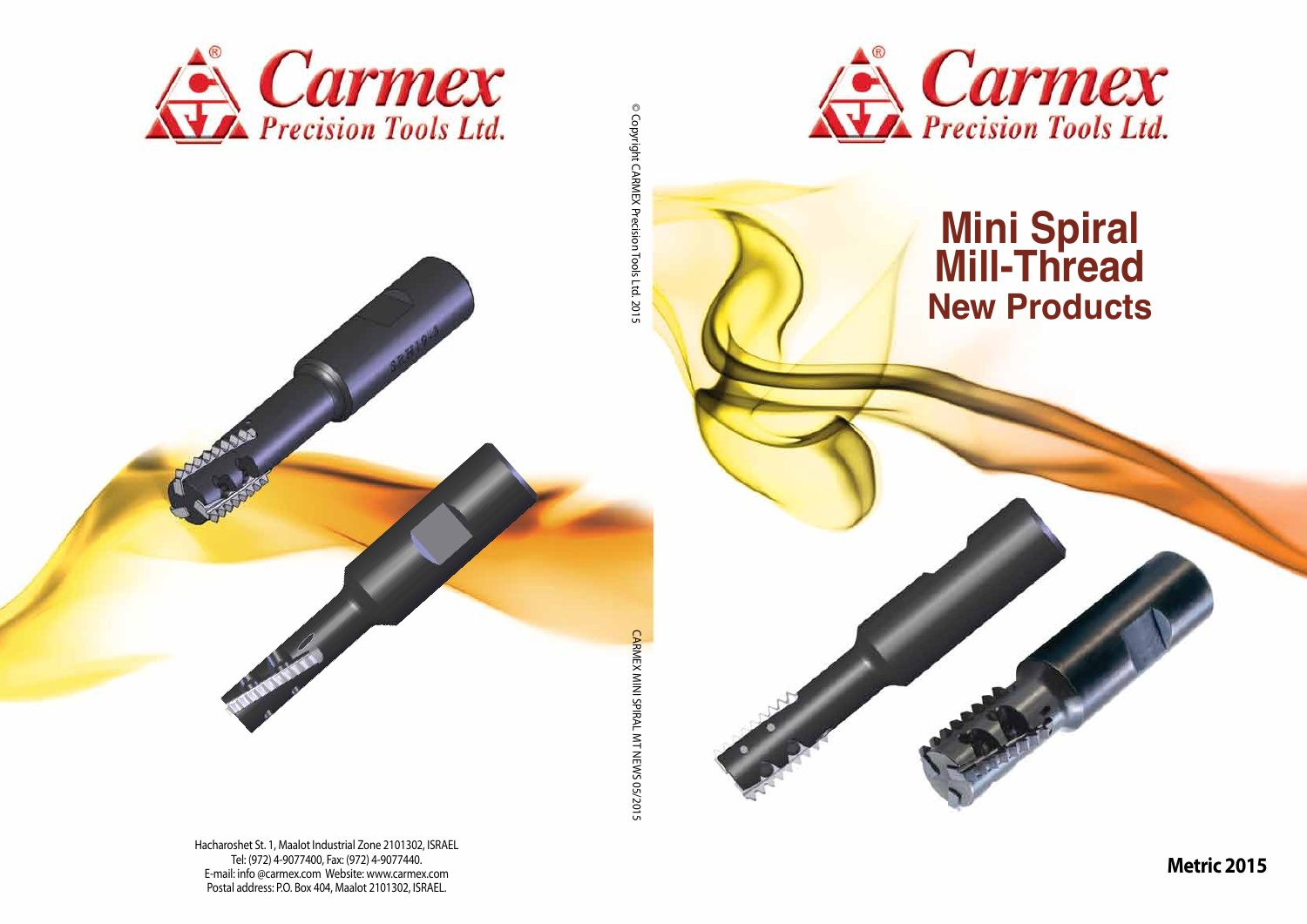





- **Spiral fluted toolholders hold 1 to 3 inserts.**
- **Comparatively small cutting diameters.**
- **Toolholders with internal coolant bore.**  $\bullet$
- **Smooth cutting operation at a high feed rate.**  $\bullet$
- **Reduced machining time.**  $\bullet$
- **Spiral design reduces vibrations and chatter.**  $\bullet$
- **High grade surface finish.**
- **Inserts are available in MT7 Sub-Micron grade with TiAlN multi-layer coating.**

### **Carmex presents the new members of the Spiral Mill-Thread product line.**



# **Mini Spiral Mill-Thread Mini Spiral Mill-Thread**

### *Product Identification Ordering Codes*

| <b>Insert Size</b> | <b>Pitch</b><br>mm | M<br>coarse     | M<br>fine | Ordering code             | <b>Toolholder</b> |
|--------------------|--------------------|-----------------|-----------|---------------------------|-------------------|
|                    | 1.0                |                 | $\geq 15$ | H1311.0 ISO               |                   |
| H <sub>13</sub>    | 1.5                |                 | $\geq 16$ | H <sub>13</sub>   1.5 ISO | SRH 13 - 1        |
|                    | 2.0                | M <sub>16</sub> | $\geq 16$ | H <sub>13</sub>   2.0 ISO |                   |
|                    | 1.0                |                 | $\geq$ 17 | <b>H1511.0 ISO</b>        |                   |
| H <sub>15</sub>    | 1.5                |                 | $\geq$ 17 | H <sub>15</sub>   1.5 ISO | SRH 15 - 1        |
|                    | 2.0                |                 | $\geq 18$ | H <sub>15</sub>   2.0 ISO |                   |
|                    | 2.5                | M18             |           | H <sub>15</sub>   2.5 ISO |                   |
|                    | 1.0                |                 | $\geq 19$ | <b>H1711.0 ISO</b>        |                   |
| H <sub>17</sub>    | 1.5                |                 | $\geq 19$ | H <sub>17</sub>   1.5 ISO | <b>SRH 17 - 2</b> |
|                    | 2.0                |                 | $\geq 20$ | <b>H1712.0 ISO</b>        |                   |
|                    | 2.5                | M20, M22        |           | H <sub>17</sub>   2.5 ISO |                   |
| H <sub>19</sub>    | 2.0                |                 | $\geq$ 22 | H <sub>19</sub>   2.0 ISO | SRH 19 - 3        |
|                    | 3.0                | M24, M27        |           | H <sub>19</sub>   3.0 ISO |                   |

### *Inserts ISO*





| <b>Insert Size</b> | Pitch<br><b>TPI</b> | <b>UN</b>       | <b>UNC</b> | <b>UNF</b> | <b>UNS</b>      | Ordering code    | <b>Toolholder</b> |
|--------------------|---------------------|-----------------|------------|------------|-----------------|------------------|-------------------|
|                    | 16                  | 5/8, 11/16      |            |            |                 | <b>H13116 UN</b> |                   |
| H <sub>13</sub>    | 14                  |                 |            |            | 5/8             | <b>H13114 UN</b> | SRH 13 - 1        |
|                    | 12                  | 11/16           |            |            |                 | <b>H13112 UN</b> |                   |
|                    | 16                  |                 |            | 3/4        |                 | <b>H15116 UN</b> |                   |
| H <sub>15</sub>    | 14                  |                 |            |            | 3/4             | <b>H15114 UN</b> | SRH 15 - 1        |
|                    | 12                  | $3/4$ , $13/16$ |            |            |                 | <b>H15112 UN</b> |                   |
|                    | 10                  |                 |            |            | $^{7}/_{8}$ , 1 | <b>H15110 UN</b> |                   |
|                    | 16                  | 13/16           |            |            |                 | <b>H17116 UN</b> |                   |
| H <sub>17</sub>    | 14                  |                 |            | 7/8, 1     |                 | <b>H17114 UN</b> | <b>SRH 17 - 2</b> |
|                    | 12                  | 7/8             |            |            |                 | <b>H17112 UN</b> |                   |
|                    | 9                   |                 | $^{7}/_8$  |            |                 | <b>H171 9 UN</b> |                   |
| H <sub>19</sub>    | 12                  | 15/16           |            | 1          |                 | <b>H19112 UN</b> | SRH 19 - 3        |
|                    | 8                   | 11/16, 11/8     | 1          |            |                 | <b>H191 8 UN</b> |                   |

*UN*

### **Toolholders**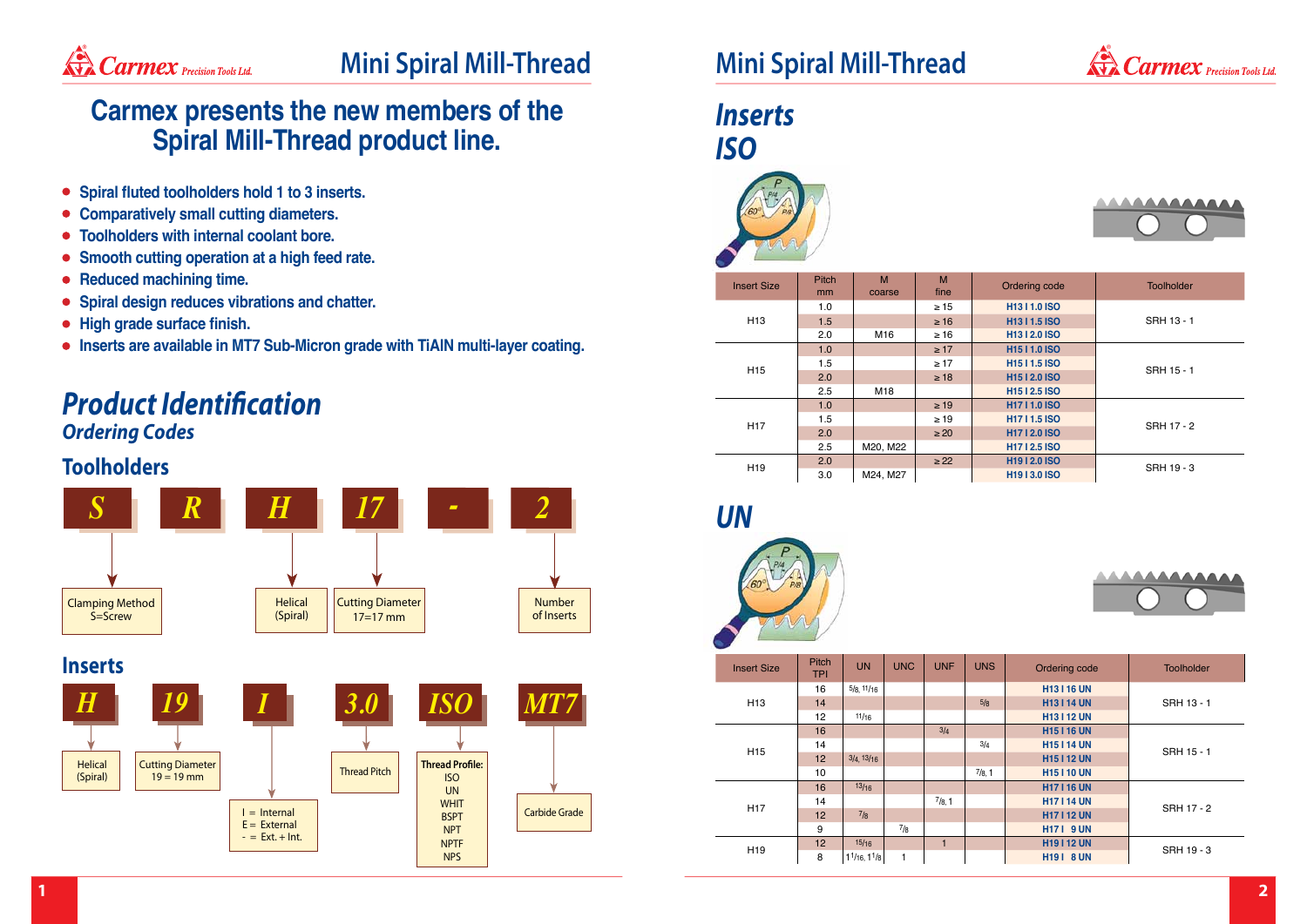









# **Mini Spiral Mill-Thread Mini Spiral Mill-Thread**

| <b>Insert Size</b> | <b>Pitch</b><br><b>TPI</b>          | <b>Thread</b>     | Ordering code                    | <b>Toolholder</b> |  |
|--------------------|-------------------------------------|-------------------|----------------------------------|-------------------|--|
| H <sub>13</sub>    | 19                                  | G <sup>3</sup> /8 | H <sub>13</sub> -19 W            | SRH 13 - 1        |  |
| H <sub>15</sub>    | 14                                  | G <sup>1/2</sup>  | H <sub>15</sub> -14 W            | SRH 15 - 1        |  |
| H <sub>17</sub>    | 14                                  | $G$ $1/2 - 5/8$   | H <sub>17</sub> -14 W            | SRH 17 - 2        |  |
|                    | 11                                  | $G \geq 1$ "      | H17-11W                          |                   |  |
| H <sub>19</sub>    | $G \frac{3}{4} - \frac{7}{8}$<br>14 |                   | H <sub>19</sub> -14 W            | SRH 19 - 3        |  |
|                    | 11                                  | $G \geq 1$ "      | H <sub>19</sub> -11 <sub>W</sub> |                   |  |

| <b>Insert Size</b> | <b>Pitch</b><br><b>TPI</b> | <b>Thread</b> | Ordering code      | <b>Toolholder</b> |
|--------------------|----------------------------|---------------|--------------------|-------------------|
| H <sub>13</sub>    | 19                         | 3/8           | <b>H13-19 BSPT</b> | SRH 13 - 1        |
| H <sub>15</sub>    | 14                         | $1/2 - 3/4$   | <b>H15-14 BSPT</b> | SRH 15 - 1        |
| H <sub>17</sub>    | 14                         | $1/2 - 3/4$   | <b>H17-14 BSPT</b> | SRH 17 - 2        |

# *BSP (G)*





## *BSPT*



|  | AAAAAAAAAAAA |
|--|--------------|
|  |              |
|  |              |

| <b>Insert Size</b> | <b>Pitch</b><br><b>TPI</b> | Thread      | Ordering code     | Toolholder |
|--------------------|----------------------------|-------------|-------------------|------------|
| H <sub>13</sub>    | 18                         | 3/8         | <b>H13-18 NPT</b> | SRH 13 - 1 |
| H <sub>15</sub>    | 14                         | $1/2 - 3/4$ | <b>H15-14 NPT</b> | SRH 15 - 1 |
| H <sub>17</sub>    | 14                         | $1/2 - 3/4$ | <b>H17-14 NPT</b> | SRH 17 - 2 |

*NPT*



| <b>Insert Size</b> | Pitch<br><b>TPI</b> | Thread      | Ordering code                | Toolholder |  |  |
|--------------------|---------------------|-------------|------------------------------|------------|--|--|
| H <sub>13</sub>    | 18                  | 3/8         | <b>H13-18 NPS</b>            | SRH 13 - 1 |  |  |
| H15                | 14                  | $1/2 - 3/4$ | <b>H<sub>15</sub>-14 NPS</b> | SRH 15 - 1 |  |  |
| H <sub>17</sub>    | 14                  | $1/2 - 3/4$ | <b>H17-14 NPS</b>            | SRH 17 - 2 |  |  |

*NPS*



| <b>Insert Size</b> | <b>Pitch</b><br><b>TPI</b> | Thread      | Ordering code      | Toolholder |
|--------------------|----------------------------|-------------|--------------------|------------|
| H <sub>13</sub>    | 18                         | 3/8         | <b>H13-18 NPTF</b> | SRH 13 - 1 |
| H <sub>15</sub>    | 14                         | $1/2 - 3/4$ | <b>H15-14 NPTF</b> | SRH 15 - 1 |
| H <sub>17</sub>    | 14                         | $1/2 - 3/4$ | <b>H17-14 NPTF</b> | SRH 17 - 2 |

*NPTF*



#### **Same insert for internal and external thread**

#### **Same insert for internal and external thread**

#### **Same insert for internal and external thread**

#### **Same insert for internal and external thread**

#### **Same insert for internal and external thread**